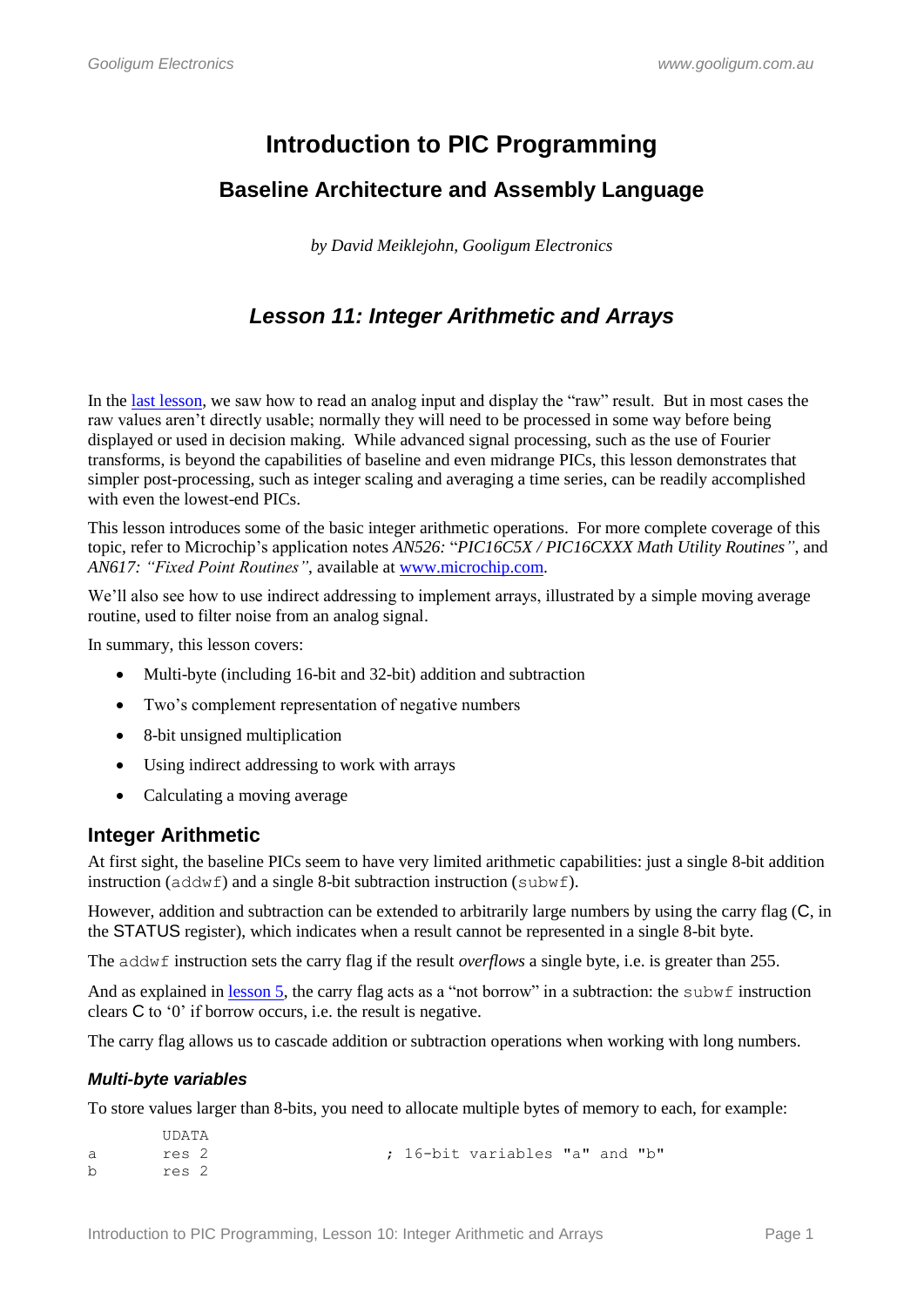You must then decide how to order the bytes within the variable – whether to place the least significant byte at the lowest address in the variable (known as *little-endian* ordering) or the highest (*big-endian*).

For example, to store the number 0x482C in variable "a", the bytes 0x48 and 0x2C would be placed in memory as shown:

|                                         |      | $a+1$ |  |
|-----------------------------------------|------|-------|--|
| Little-endian $\vert$ 0x2C $\vert$ 0x48 |      |       |  |
| Big-endian                              | 0x48 | 0x2C  |  |

Big-endian ordering has the advantage of making values easy to read in say a hex dump, where increasing addresses are presented left to right. On the other hand, little-endian ordering makes a certain sense, because increasing addresses store increasingly significant bytes.

Which ordering you chose is entirely up to you; both are valid. This tutorial uses little-endian ordering, but the important thing is to be consistent.

# *16-bit addition*

The following code adds the contents of the two 16-bit variables, "a" and "b", so that  $b = b + a$ , assuming little-endian byte ordering:

```
 movf a,w ; add LSB
 addwf b,f
 btfsc STATUS,C ; increment MSB if carry
incf b+1, f<br>movf a+1, w
movf a+1,w ; add MSB
 addwf b+1,f
```
After adding the least significant bytes (LSB"s), the carry flag is checked, and, if the LSB addition overflowed, the most significant byte (MSB) of the result is incremented, before the MSB"s are added.

# *Multi-byte (including 32-bit) addition*

It may appear that this approach would be easily extended to longer numbers by testing the carry after the final ' $addwf'$ , and incrementing the next MSB of the result if carry was set. But there's a problem. What if the LSB addition overflows, while (b+1) contains  $\{ SFF\}$  The 'incf b+1, f' instruction will increment (b+1) to \$00, which should result in a "carry", but it doesn"t, since "incf" does not affect the carry flag.

By re-ordering the instructions, it is possible to use the 'incfsz' instruction to neatly avoid this problem:

| movf a,w       |                 | ; add LSB                              |
|----------------|-----------------|----------------------------------------|
| addwf b,f      |                 |                                        |
| $movf$ $a+1,w$ |                 | ; $qet MSB(a)$                         |
|                | btfsc STATUS, C | ; if LSB addition overflowed,          |
| incfsz $a+1,w$ |                 | ; increment copy of MSB(a)             |
|                | addwf b+1,f     | ; add to MSB(b), unless MSB(a) is zero |

On completion, the carry flag will now be set correctly, allowing longer numbers to be added by repeating the final four instructions. For example, for a 32-bit add:

| movf   | a, w      |  |              | ; add byte 0 (LSB) |
|--------|-----------|--|--------------|--------------------|
| addwf  | b, f      |  |              |                    |
| movf   | $a+1$ , w |  | ; add byte 1 |                    |
| btfsc  | STATUS, C |  |              |                    |
| incfsz | $a+1$ , w |  |              |                    |
| addwf  | $b+1$ , f |  |              |                    |
| movf   | $a+2$ , w |  | ; add byte 2 |                    |
| btfsc  | STATUS, C |  |              |                    |
| incfsz | $a+2$ , w |  |              |                    |
| addwf  | $b+2$ , f |  |              |                    |
| movf   | $a+3$ , w |  |              | ; add byte 3 (MSB) |
| btfsc  | STATUS, C |  |              |                    |
| incfsz | $a+3$ , w |  |              |                    |
| addwf  | $b+3$ , f |  |              |                    |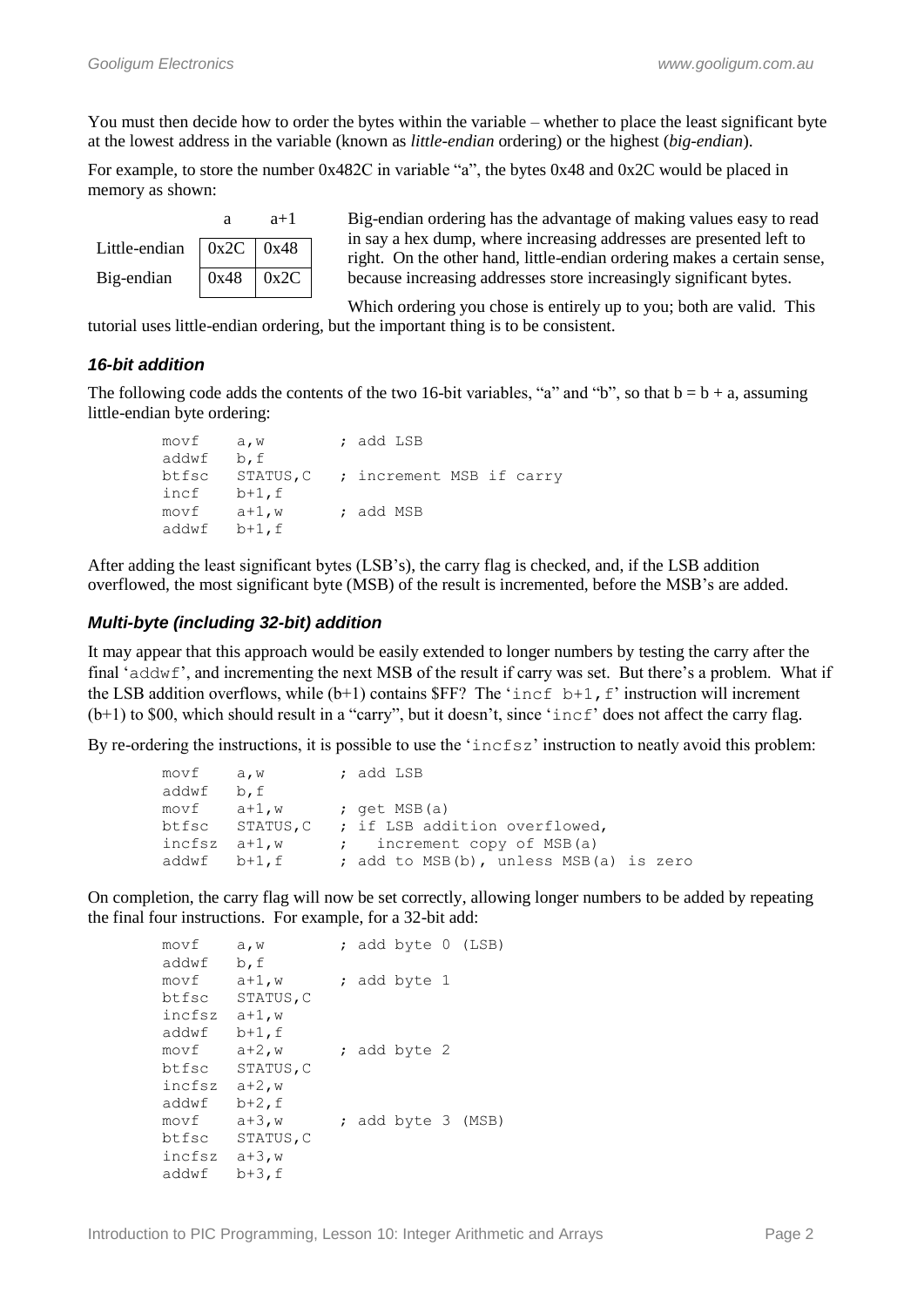# *Multi-byte (including 16-bit and 32-bit) subtraction*

Long integer subtraction can be done using a very similar approach.

For example, to subtract the contents of the two 16-bit variables, "a" and "b", so that  $b = b - a$ , assuming little-endian byte ordering:

```
movf a, w ; subtract LSB
 subwf b,f
movf a+1,w ; get MSB(a)
 btfss STATUS,C ; if borrow from LSB subtraction,
incfsz a+1,w ; increment copy of MSB(a)
subwf b+1, f ; subtract MSB(b), unless MSB(a) is zero
```
This approach is readily extended to longer numbers, by repeating the final four instructions.

For example, for a 32-bit subtraction:

```
movf a, w ; subtract byte 0 (LSB)
 subwf b,f
movf a+1,w ; subtract byte 1
 btfss STATUS,C
 incfsz a+1,w
 subwf b+1,f 
movf a+2, w ; subtract byte 2
\begin{array}{lll} & \mathsf{w}^+ \mathsf{l}_1, \mathsf{f} \\ \mathsf{movf} & \mathsf{a} \mathsf{+} \mathsf{2}, \mathsf{w} \\ \mathsf{bifss} & \mathsf{STATUS,C} \end{array} incfsz a+2,w 
 subwf b+2,f 
movf a+3, w ; subtract byte 3 (MSB)
 btfss STATUS,C 
 incfsz a+3,w 
 subwf b+3,f
```
#### *Two's complement*

Microchip"s application note *AN526* takes a different approach to subtraction.

Instead of subtracting a number, it is *negated* (made negative), and then added. That is,  $b - a = b + (-a)$ .

Negating a binary number is also referred to as taking its *two's complement*, since the operation is equivalent to subtracting it from a power of two.

The two's complement of an n-bit number, "a", is given by the formula  $2<sup>n</sup> - a$ .

For example, the 8-bit two's complement of 10 is  $2^8 - 10 = 256 - 10 = 246$ .

The two"s complement of a number acts the same as a negative number would, in fixed-length binary addition and subtraction.

For example,  $10 + (-10) = 0$  is equivalent to  $10 + 246 = 256$ , since in an 8-bit addition, the result (256) overflows, giving an 8-bit result of 0.

Similarly,  $10 + (-9) = 1$  is equivalent to  $10 + 247 = 257$ , which overflows, giving an 8-bit result of 1.

And  $10 + (-11) = -1$  is equivalent to  $10 + 245 = 255$ , which is the two's complement of 1.

Thus, two"s complement is normally used to represent negative numbers in binary integer arithmetic, because addition and subtraction continue to work the same way. The only thing that needs to change is how the numbers being added or subtracted, and the results, are interpreted.

For unsigned quantities, the range of values for an n-bit number is from 0 to  $2<sup>n</sup>-1$ .

For signed quantities, the range is from  $-2^{n-1}$  to  $2^{n-1}-1$ .

For example, 8-bit signed numbers range from  $-128$  to 127.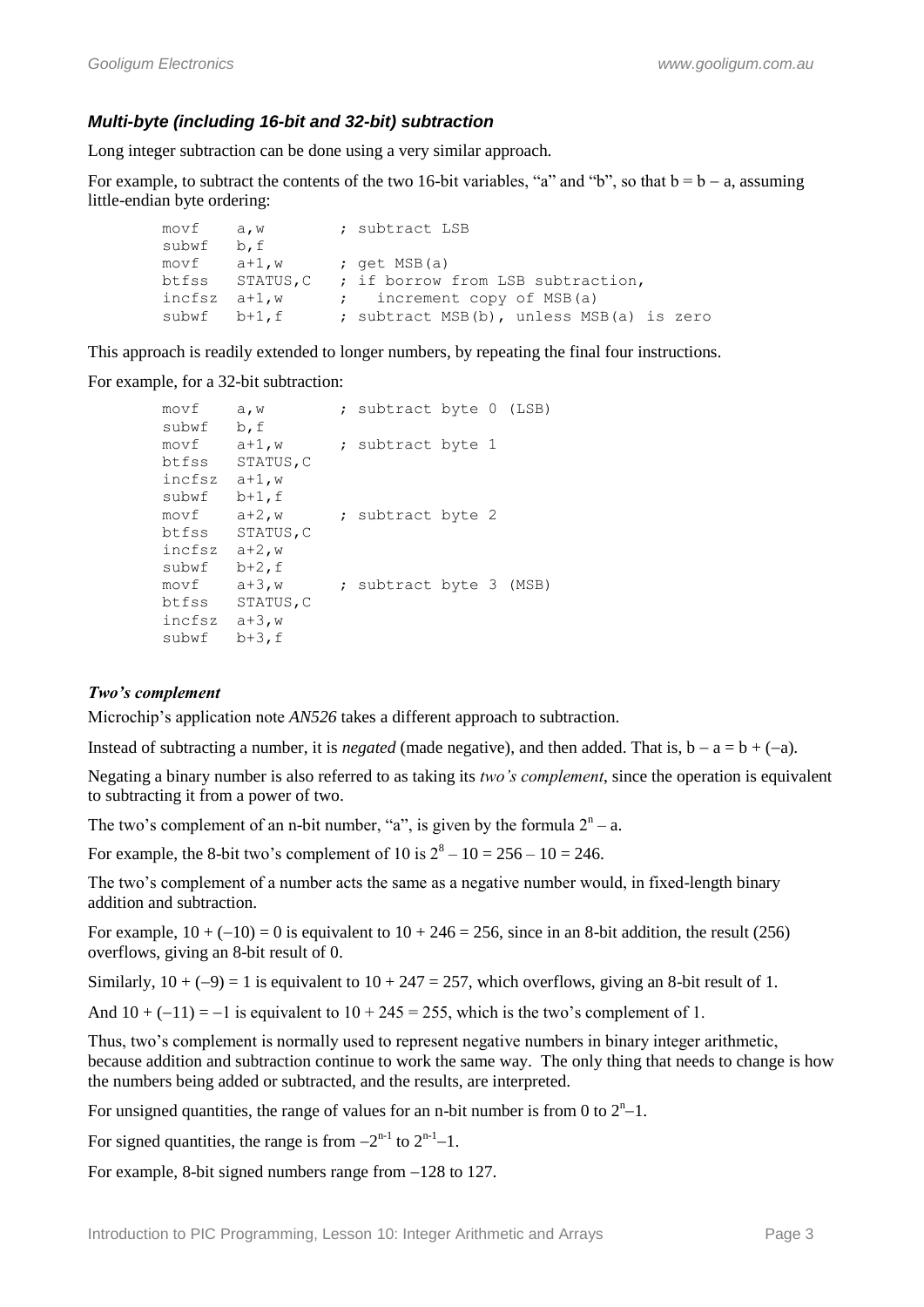The usual method used to calculate the two's complement of a number is to take the ones' complement (flip) all the bits) and then add one.

This method is used in the 16-bit negate routine provided in *AN526*:

```
neg_A comf a, f ; negate a (-a \rightarrow a)<br>incf a, fincf btfsc STATUS,Z
         decf a+1,f
         comf a+1,f
```
There is a new instruction here: ' $\text{conf } f, d' - \text{'component register file''}$ , which calculates the ones' complement of register ' $f'$ , placing the result back into the register if the destination is ',  $f'$ , or in W if the destination is  $\cdot$ , w'.

One reason you may wish to negate a number is to display it, if it is negative.

To test whether a two"s complement signed number is negative, check its most significant bit, which acts as a sign bit: '1' indicates a negative number, '0' indicates non-negative (positive or zero).

#### *Unsigned multiplication (including 8-bit)*

It may seem that the baseline PICs have no multiplication or division instructions, but that"s not quite true: the "rotate left" instruction  $(r \perp f)$  can be used to shift the contents of a register one bit to the left, which has the effect of multiplying it by two:



Since the  $r \perp f$  instruction rotates bit 7 into the carry bit, and carry into bit 0, these instructions can be cascaded, allowing arbitrarily long numbers to be shifted left, and hence multiplied by two.

For example, to multiply the contents of 16-bit variable "a" by two, assuming little-endian byte ordering:

```
 ; left-shift 'a' (multiply by 2)
bcf STATUS, C ; clear carry
rlf a, f ; left shift LSB
rlf a+1, f b ; then MSB (LSB<7> -> MSB<0> via carry)
```
[Although we won"t consider division here (see *AN526* for details), a similar sequence of "rotate right" instructions  $(r \tau f)$  can be used to shift an arbitrarily long number to the right, dividing it by two.]

You can see, then, that it is quite straightforward to multiply an arbitrarily long number by two. Indeed, by repeating the shift operation, multiplying or dividing by any power of two is easy to implement.

But that doesn't help us if we want to multiply by anything other than a power of two – or does it? Remember that every integer is composed of powers of two; that is how binary notation works

For example, the binary representation of  $100$  is  $01100100 -$  the '1's in the binary number corresponding to powers of two:

 $100 = 64 + 32 + 4 = 2^6 + 2^5 + 2^2$ .

Thus,  $100 \times N = (2^6 + 2^5 + 2^2) \times N = 2^6 \times N + 2^5 \times N + 2^2 \times N$ 

In this way, multiplication by any integer can be broken down into a series of multiplications by powers of two (repeated left shifts) and additions.

The general multiplication algorithm, then, consists of a series of shifts and additions, an addition being performed for each "1" bit in the multiplier, indicating a power of two that has to be added.

See *AN526* for a flowchart illustrating the process.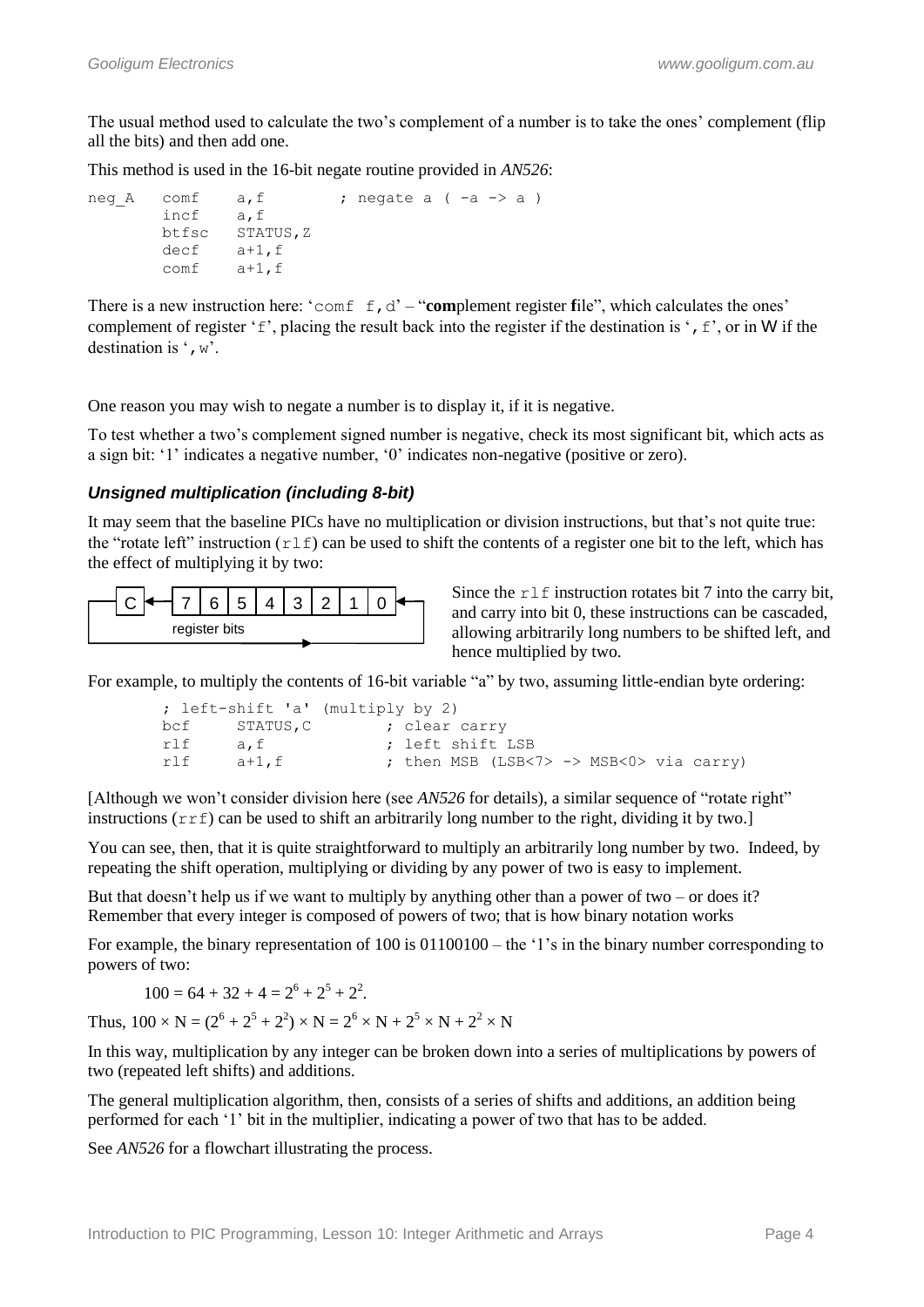Here is the 8-bit unsigned multiplication routine from *AN526*:

```
; Variables:
; mulcnd - 8 bit multiplicand
; mulplr - 8 bit multiplier
; H byte - High byte of the 16 bit result
; L_byte - Low byte of the 16 bit result
; count - loop counter
;
; ***************************** Begin Multiplier Routine
mpy S clrf H byte ; start with result = 0
       clrf L<sup>byte</sup>
       movlw 8 ; count = 8
        movwf count
movf mulcnd,w \qquad \qquad ; \qquad \text{multiplied} \text{ in } Wbcf STATUS, C \qquad ; and carry clear
bcf STATUS, C ; and carry clear<br>loop rrf mulplr, f ; right shift multiplier
        btfsc STATUS,C ; if low-order bit of multiplier was set
                              ; add multiplicand to MSB of result
       addwf H_byte, f ; add multiplicand<br>rrf H_byte, f ; right shift result
        rrf L_byte,f
       decfsz count, f ; repeat for all 8 bits
        goto loop
```
It may seem strange that  $\text{rrf}$  is being used here, instead of  $\text{rlf}$ . This is because the multiplicand is being added to the MSB of the result, before being right shifted. The multiplier is processed starting from bit 0. Suppose that bit 0 of the multiplier is a '1'. The multiplicand will be added to the MSB of the result in the first loop iteration. After all eight iterations, it will have been shifted down (right) into the LSB. Subsequent multiplicand additions, corresponding to higher multiplier bits, won"t be shifted down as far, so their contribution to the final result is higher. You may need to work an example on paper to see how it works…

# *Example: Light meter with decimal output*

Lesson 9 included a simple light meter (as shown in the circuit diagram on the next page) based on a lightdependent resistor, which displayed the 8-bit ADC output as a two-digit hexadecimal number, using 7 segement LED displays. That's adequate for demonstrating the operation of the ADC module, but it's not a very good light meter. Most people would find it easier to read the display if it was in decimal, not hex, with a scale from  $0 - 99$  instead of  $0 - FFh$ .

To scale the ADC output from  $0 - 255$  to  $0 - 99$ , it has to be multiplied by 99/255.

Multiplying by 99 isn't difficult, but dividing by 255 is.

The task is made much easier by using an approximation: instead of multiplying by 99/255, multiply by 100/256. That's a difference of 0.6%; not really significant, given that the ADC is only accurate to  $\pm 2$  lsb (2/256, or 0.8%) in any case.

Dividing by 256 is trivial – to divide a 16-bit number by 256, the result is already there – it's simply the most significant byte, with the LSB being the remainder. That gives a result which is always rounded down; if you want to round "correctly", increment the result if the LSB is greater than  $127$  (LSB $\leq 7$ ). For example:

```
; Variables:
; a = 16-bit value (little endian)
; b = a / 256 (rounded)
         movf a+1,w ; result = MSB<br>btfsc a,7 ; if LSB<7> =
                  a,7 <br>a+1,w ; if LSB<7> = 1<br>a+1,w ; result = MS
         incf a+1,w ; result = MSB+1<br>movwf b ; write result
                                      ; write result
```
Note that, if  $MSB = 255$  and  $LSB > 127$ , the result will "round" to zero; probably not what you want.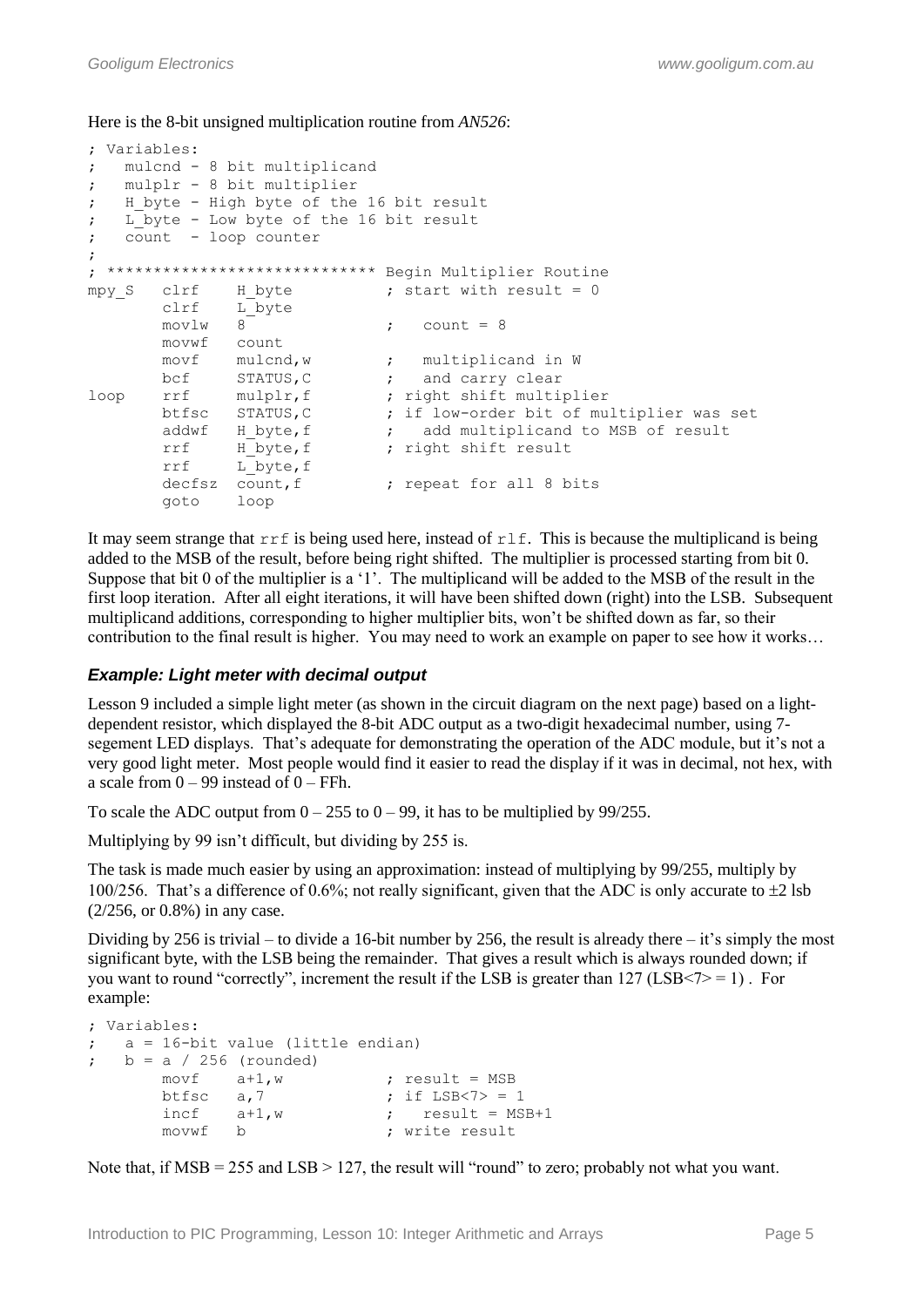And in this example, since we're scaling the output to  $0 - 99$ , we wouldn't want to round the result up to 100, since it couldn't be displayed in two digits. We could check for that case and handle it, but it's easiest to simply ignore rounding, and that"s valid, because the numbers displays on the light meter don"t correspond to any "real" units, such as lumens, which would need to be accurately measured. In other words, the display is in arbitrary units; regardless of the rounding, it will display higher numbers in brighter light, and that's all we're trying to do.

After scaling the ADC result, we need to extract the "tens" and "ones" digits from it. That can be done by repeatedly subtracting tens, counting the number of subtractions until the remainder is less than ten. That remainder gives the "ones" digit:

```
 ; extract digits of result
      movf adc dec+1,w ; start with scaled result
      movwf ones ; in ones digit
      clrf tens ; and tens clear
1 bcd movlw .10 ; subtract 10 from ones
       subwf ones,w
      btfss STATUS, C ; (finish if \langle 10 \rangle goto end_bcd
       movwf ones 
      incf tens, f ; increment tens
       goto l_bcd ; repeat until ones < 10
end_bcd
```
Here is the circuit diagram again:

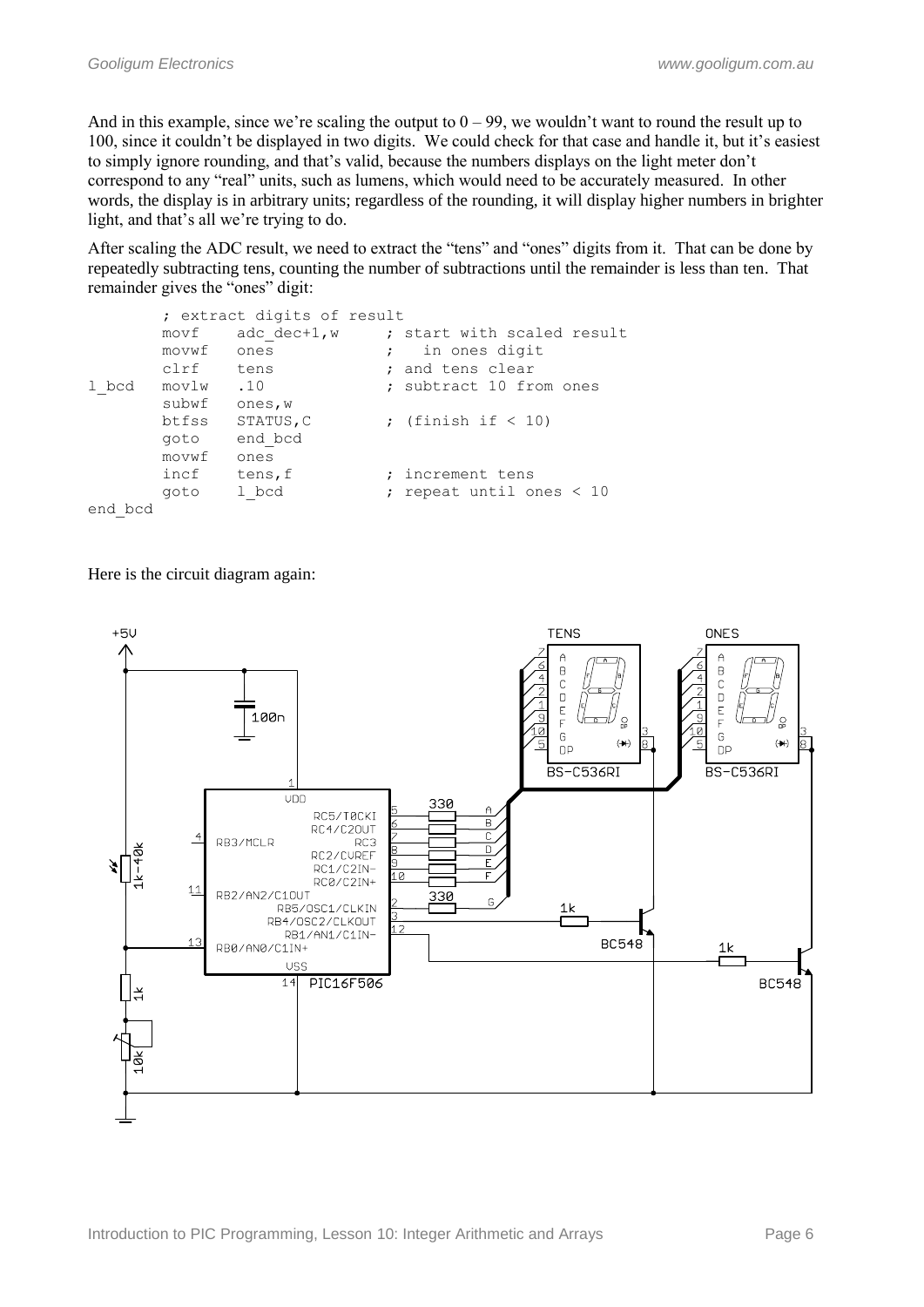#### *Complete program*

Here is the complete "light meter with decimal display" program:

```
;************************************************************************
; Description: Tutorial 10, exercise 1 *
; the contract of the contract of the contract of the contract of the contract of the contract of the contract of the contract of the contract of the contract of the contract of the contract of the contract of the contrac
; Displays ADC output in decimal on 2x7-segment LED display *
; the contract of the contract of the contract of the contract of the contract of the contract of the contract of the contract of the contract of the contract of the contract of the contract of the contract of the contrac
; Continuously samples analog input, scales result to 0 - 99 *
; and displays as 2 x dec digits on multiplexed 7-seg displays *
; the contract of the contract of the contract of the contract of the contract of the contract of the contract of the contract of the contract of the contract of the contract of the contract of the contract of the contrac
;************************************************************************
; Pin assignments: *
; ANO - voltage to be measured (e.g. pot or LDR) *; RB5, RC0-5 - 7-segment display bus (common cathode) *
; RB4 - tens enable (active high) *
; RB1 - ones enable
; the contract of the contract of the contract of the contract of the contract of the contract of the contract of the contract of the contract of the contract of the contract of the contract of the contract of the contrac
;************************************************************************
     list p=16F506 
      #include <p16F506.inc>
     radix dec
;***** CONFIGURATION
                   ; ext reset, no code protect, no watchdog, 4MHz int clock
      __CONFIG _MCLRE_ON & _CP_OFF & _WDT_OFF & _IOSCFS_OFF & _IntRC_OSC_RB4EN
; pin assignments
     #define TENS_EN PORTB,4 ; tens enable
     #define ONES EN PORTB, 1 ; ones enable
;***** VARIABLE DEFINITIONS
VARS1 UDATA
digit res 1 \qquad \qquad ; digit to be displayed (used by set7seg)
adc out res 1 ; raw ADC output
                                    ; scaled ADC output (LE 16 bit, 0-99 in MSB)
adc_dec res 2 <br>mpy_cnt res 1 <br>nultiplier count<br>; multiplier count
tens res 1 \qquad \qquad ; digits of scaled output: tens
ones res 1 \qquad \qquad ; \qquad ones
;**********************************************************************
RCCAL CODE 0x3FF ; processor reset vector
res 1 1 1 ; holds movlw with factory RC cal value
RESET CODE 0x000 ; effective reset vector
movwf OSCCAL \qquad \qquad ; \qquad update OSCCAL with factory cal value
        movwf OSCCAL<br>pagesel start
         goto start : jump to main program
;***** SUBROUTINE VECTORS
set7seq \qquad \qquad ; display digit on 7-segment display
          pagesel set7seg_R 
          goto set7seg_R
;***** MAIN PROGRAM
MAIN CODE
```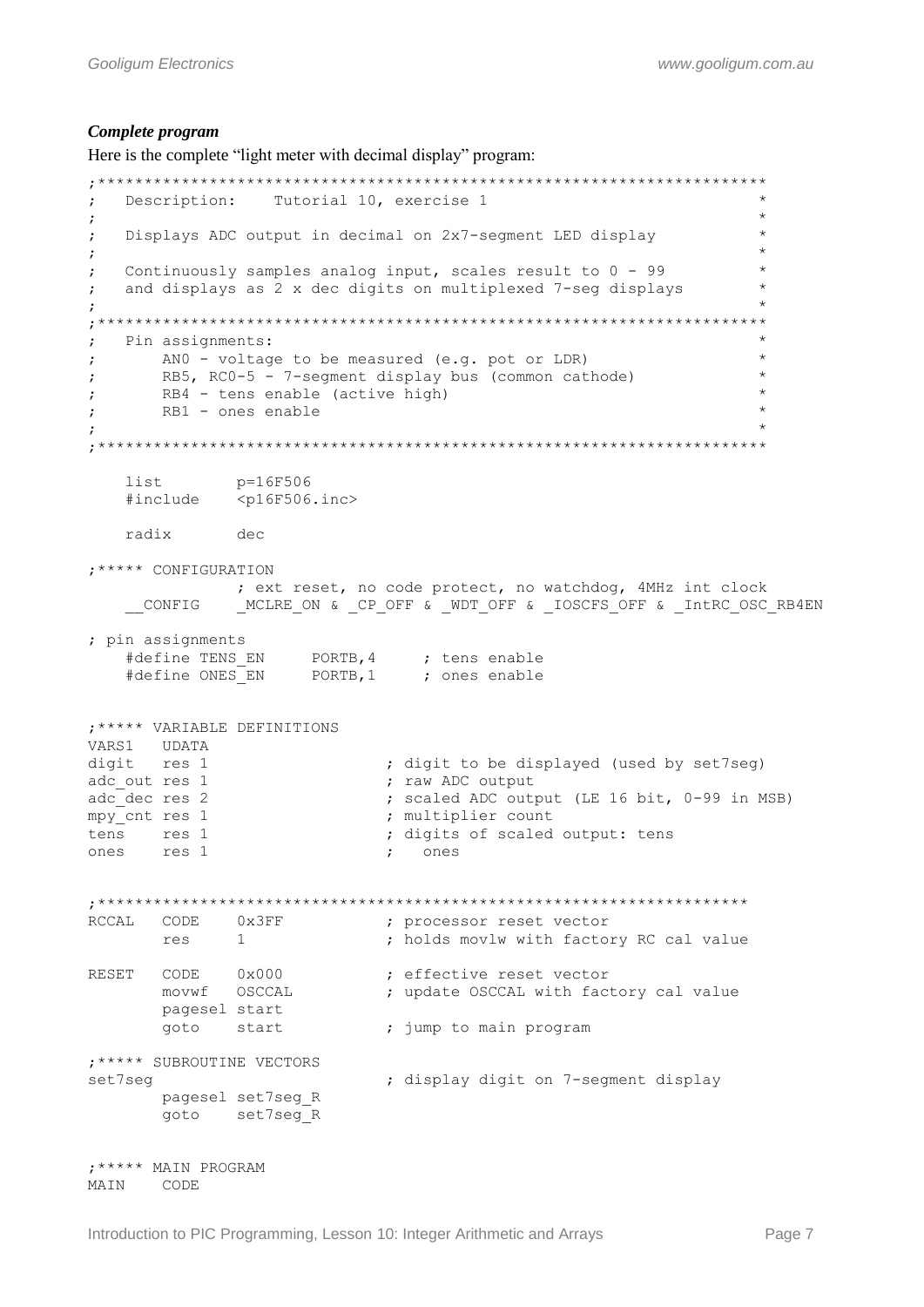*Gooligum Electronics www.gooligum.com.au*

start ; initialisation clrw ; configure PORTB and PORTC as all outputs tris PORTB<br>tris PORTC tris PORTC movlw 1<<NOT C1OUTEN ; disable Comparator 1 and C1OUT movwf CM1CON0 ; (RB0, RB1, RB2 usable) movlw 1<<NOT\_C2OUTEN ; disable Comparator 2 and C2OUT movwf CM2CON0 ; (RCO, RC1, RC4 usable) clrf VRCON ; disable CVref (RC2 usable) movlw b'10110001' ; configure ADC: AN0, AN2 analog (RB1 usable) movwf ADCON0 ; INTOSC/4 clock, ANO selected movlw b'111' ; set Timer0: timer mode, prescale = 256 option ; ( -> TMR0<2> cycles every 2.048ms) ;\*\*\*\*\* Main loop main\_loop ; sample input bsf ADCON0, GO ; start conversion w\_adc btfsc ADCON0,NOT\_DONE ; wait until conversion complete goto w\_adc<br>movf ADRES, w ; save ADC result banksel adc\_out movwf adc\_out ; scale to  $0-99$ : adc dec = adc out \* 100 ;  $\rightarrow$  MSB of adc dec = adc+out \* 100 / 256 clrf adc dec  $\qquad \qquad ;$  start with adcdec = 0 clrf adc\_dec+1  $movlw$  .8 ; count = 8 movwf mpy\_cnt movlw .100 ; multiplicand (100) in W bcf STATUS, C  $\qquad$  ; and carry clear l mpy rrf adc out, f ; right shift multiplier btfsc STATUS,C ; if low-order bit of multiplier was set addwf adc dec+1,f ; add multiplicand (100) to MSB of result rrf adc dec+1,f ; right shift result rrf adc dec, f decfsz  $mpy$ <sub>c</sub>cnt, f ; repeat for all 8 bits goto l\_mpy ; extract digits of result movf adc dec+1,w ; start with scaled result movwf ones **;** in ones digit clrf tens **;** and tens clear 1 bcd movlw .10 ; subtract 10 from ones subwf ones,w btfss STATUS,  $C$  ; (finish if < 10) goto end bcd movwf ones incf tens, f  $\qquad$  ; increment tens goto 1 bcd  $\qquad \qquad ;$  repeat until ones < 10 end\_bcd ; display tens digit for 2.048ms w10\_hi btfss TMR0,2 ; wait for TMR0<2> to go high goto w10\_hi<br>movf tens,w ; output tens digit pagesel set7seg call set7seg pagesel \$ bsf TENS EN ; enable "tens" display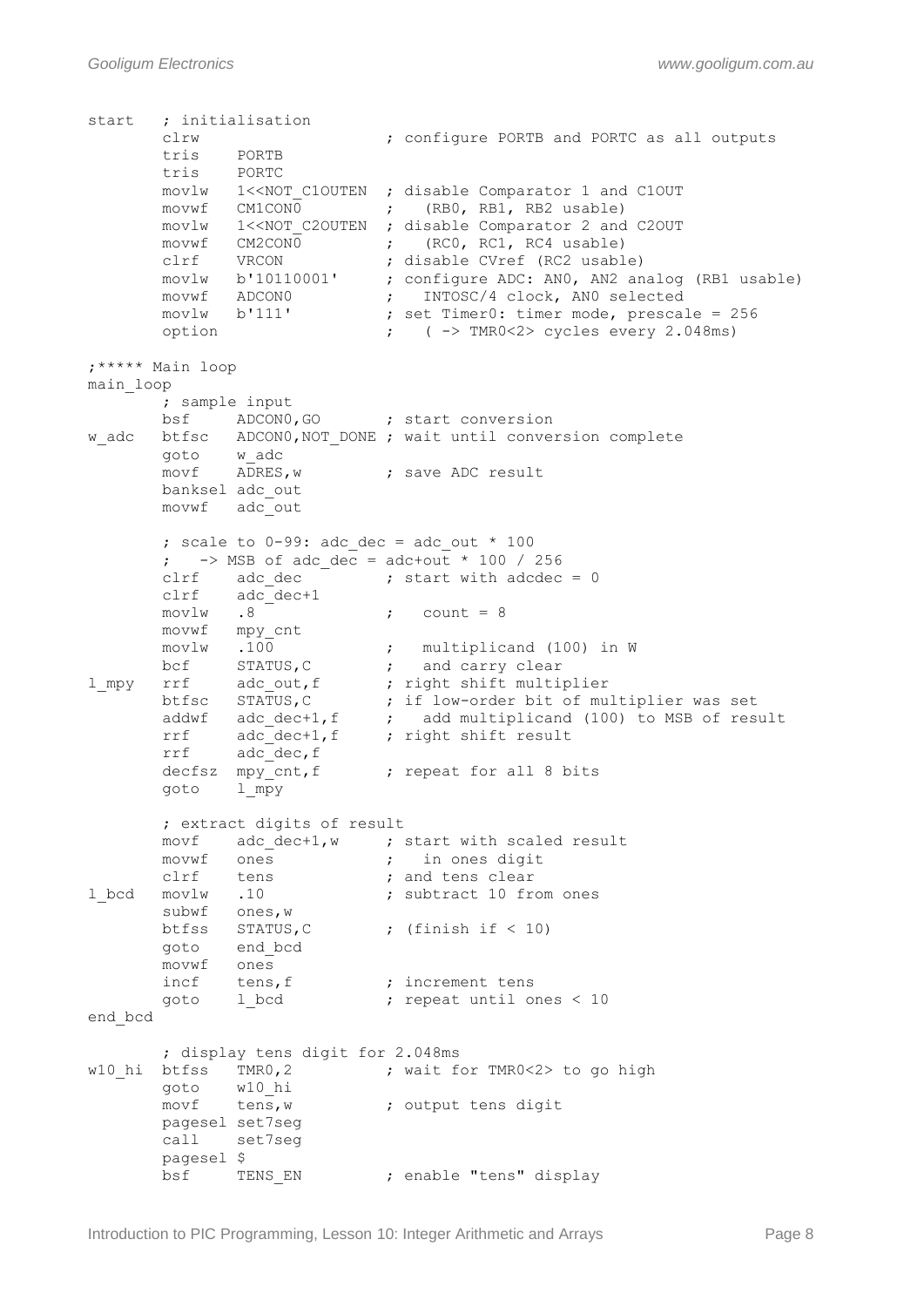w10 lo btfsc TMR0,2 ; wait for TMR<2> to go low goto w10\_lo ; display ones digit for 2.048ms<br>w1 hi btfss TMR0,2 ; wait for w1 hi btfss TMR0,2 ; wait for TMR0<2> to go high goto w1 hi banksel ones (banksel ones digit movf ones,w pagesel set7seg call set7seg pagesel \$ bsf ONES EN ; enable ones display w1\_lo btfsc TMR0,2 ; wait for TMR<2> to go low goto w1\_lo ; repeat forever goto main\_loop ;\*\*\*\*\* LOOKUP TABLES TABLES CODE 0x200 ; locate at beginning of a page ; Lookup pattern for 7 segment display on port B ; RB5 = G get7sB addwf PCL,f retlw b'000000' ; 0<br>retlw b'000000' ; 1 retlw b'000000' ; 1<br>retlw b'100000' ; 2 retlw b'100000' ; 2<br>retlw b'100000' ; 3 retlw b'100000' ; 3<br>retlw b'100000' ; 4 retlw **b'100000'** retlw **b'100000'** ; 5 retlw b'100000' ; 6 retlw b'000000' ; 7 retlw b'100000' ; 8 retlw b'100000' ; 9 ; Lookup pattern for 7 segment display on port C  $; RC5:0 = ABCDEF$ get7sC addwf PCL,f retlw **b'111111'** ; 0 retlw b'011000' ; 1<br>retlw b'110110' ; 2 retlw b'110110' ; 2<br>retlw b'111100' ; 3 retlw b'111100' ; 3<br>retlw b'011001' ; 4 retlw b'011001' retlw b'101101' ; 5 retlw b'101111' ; 6<br>retlw b'111000' : 7 retlw b'111000' retlw b'111111' ; 8<br>retlw b'111101' ; 9 retlw **b'111101'** ; Display digit passed in W on 7-segment display set7seg\_R banksel digit movwf digit **;** save digit call get7sB ; lookup pattern for port B movwf PORTB  $\qquad$ , then output it movf digit,w ; get digit call get7sC **;** then repeat for port C movwf PORTC retlw 0 END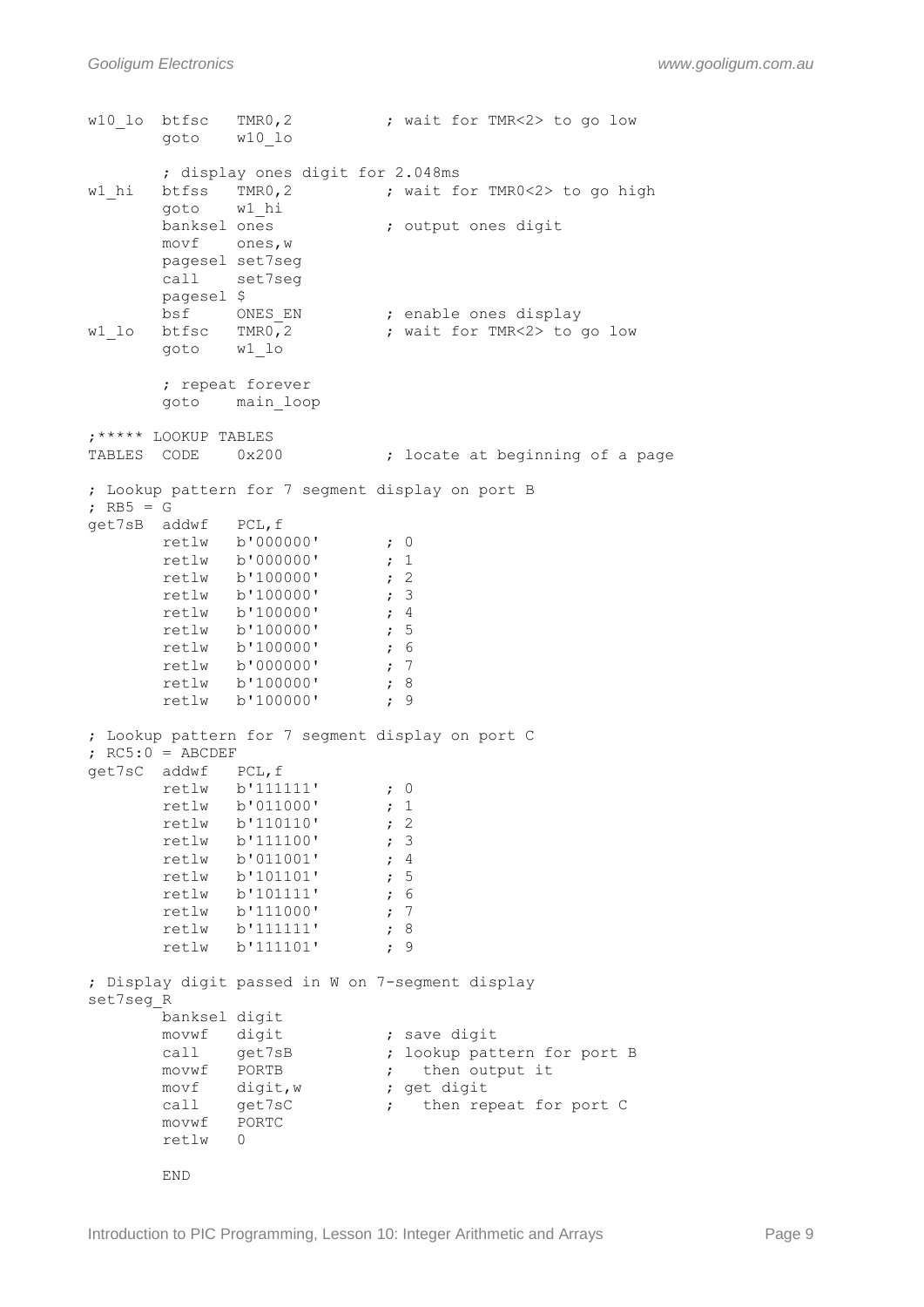# **Moving Averages, Indirect Addressing and Arrays**

# *Moving averages*

As mentioned in lesson 9, a problem with the light meter, as developed so far, is that the display can become unreadable in fluorescent light, because fluorescent lights flicker (too fast for the human eye to notice), and since the meter reacts very quickly (244 samples per second), the display changes too fast to follow.

One solution would be to reduce the sampling rate, to say one sample per second, so that the changes become slow enough for a human to see. But that"s a very good solution; the display would still jitter significantly, since some samples would be taken when the illumination was high and others when it was low.

It is better to smooth, or filter, the results by taking a number of samples over time (a *time series*) and calculating an average. To maintain a fast response time, while averaging enough samples to produce a smooth result, a new average should be calculated every time a new sample is read; this is referred to as a *moving average*.

A *simple moving average* is simply the mean value of the last N samples. For example, you could keep the last ten samples, and then to calculate the simple moving average by adding all the sample values and then dividing by ten. Whenever a new sample is read, it is added to the list, the oldest sample is discarded, and the calculation is repeated. In fact, it is not necessary to repeat all the additions; it is only necessary to subtract the oldest value (the sample being discarded) and to add the new sample value.

Sometimes it makes more sense to give additional weight to more recent samples, so that the moving average more closely tracks the most recent input. A number of forms of *weighting* can be used, including arithmetic and exponential, which require more calculation. But a simple moving average is sufficient for our purpose here.

# *Indirect addressing and arrays*

The section above on moving averages referred to a list of samples, but normally this would be described as an *array*.

An array is a contiguous set of variables which can be accessed through a numeric index.

For example, to calculate an average in C, you might write something like:

```
int s[10]; \frac{1}{x} array of samples */<br>int avg; \frac{1}{x} sample average */
                   /* sample average */int i;
avg = 0;for (i = 0; i < 10; i++) /* add all the samples */
    avg = avg + s[i];avg = avg / 10; \frac{1}{2} /* divide by 10 to calculate average */
```
But how could we do that in PIC assembler?

You could define a series of variables:  $s0, s1, s2, \ldots, s9$ , but there is then no way to add them in a loop, since each variable would have to be referred to by its own block of code. That would make for a long, and difficult to maintain program.

There is of course a way: the baseline PICs support *indirect addressing* (making array indexing possible), through the FSR and INDF registers.

The INDF (**ind**irect **f**ile) "register" acts as a window, through which the contents of any register can be accessed.

The FSR (**f**ile **s**elect **r**egister) holds the address of the register which will be accessed through INDF.

For example, if  $FSR = 08h$ , INDF accesses the register at address 08h, which is CM1CON0 on the PIC16F506. So, on the PIC16F506, if FSR = 08h, reading or writing INDF is the same as reading or writing CM1CON0.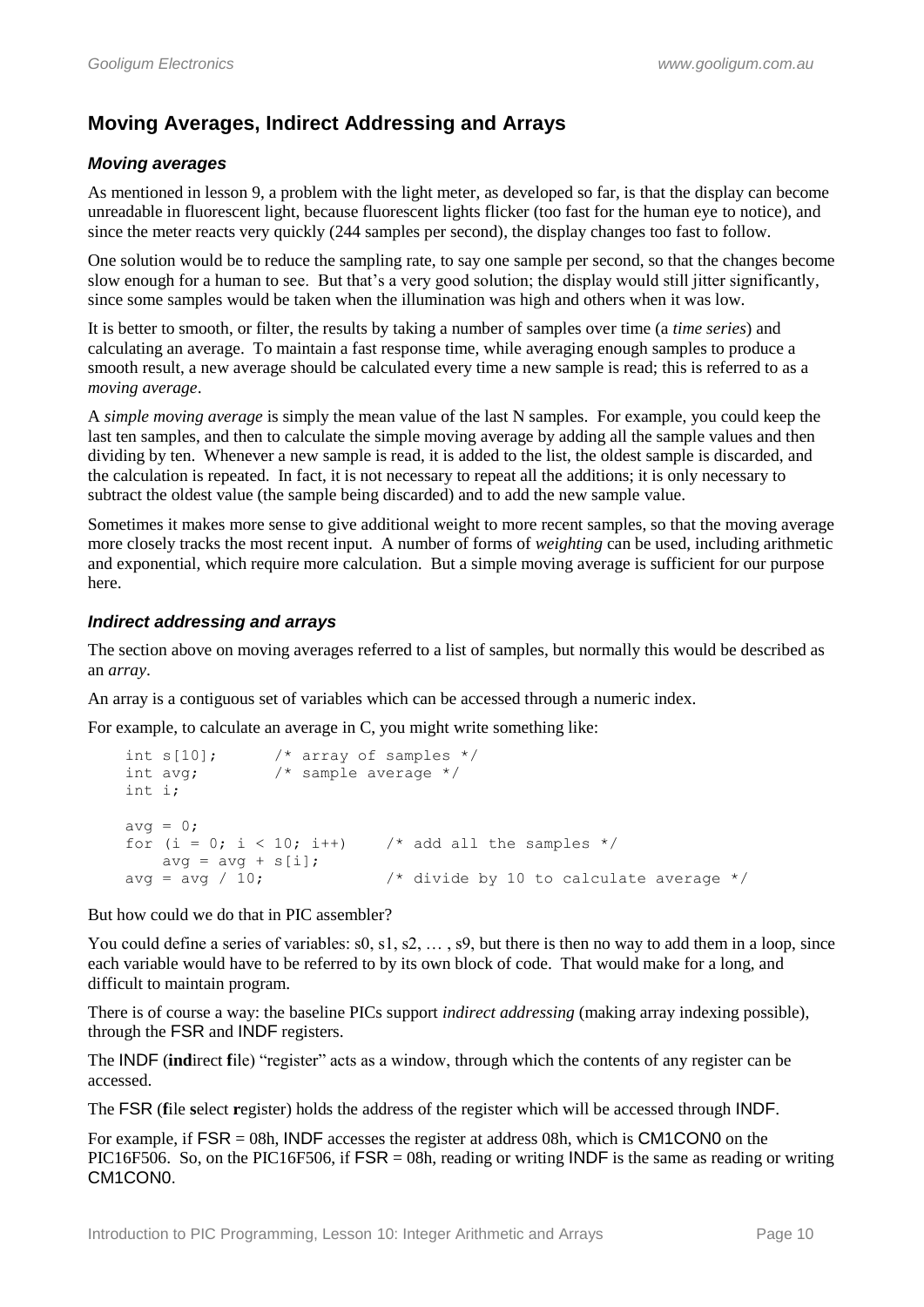Recall that the bank selection bits form the upper bits of the FSR register.

When you write a value into FSR, INDF will access the register at the address given by that value, irrespective of banking. That is, indirect addressing allows linear, un-banked access to the register file.

For example, if  $FSR = 54h$ , INDF will access the register at address 54h; this happens to be in bank 2, but that's not a consideration when using indirect addressing.

*Note: When FSR is updated for indirect register access, the bank selection bits will be overwritten.*

The PIC12F510/16F506 data sheet includes the following code to clear registers  $10h - 1Fh$ :

|          | movlw 0x10 |        | ; initialize pointer to RAM                     |
|----------|------------|--------|-------------------------------------------------|
|          | movwf      | FSR    |                                                 |
| next     | clrf       | INDF   | ; indirectly clear register (pointed to by FSR) |
|          | incf       | FSR, f | ; inc pointer                                   |
|          | btfsc      | FSR, 4 | ; all done?                                     |
|          | aoto       | next   | ; NO, clear next                                |
| continue |            |        |                                                 |
|          |            |        | ; YES, continue                                 |

The 'clrf INDF' instruction clears the register pointed to by FSR, which is incremented from 10h to 1Fh.

Note that at the test at the end of the loop, 'btfsc FSR, 4', finishes the loop when the end of bank 0 (1Fh) has been reached. In fact, this test can be used for the end of any bank, not just bank 0.

#### *Example: Light meter with smoothed decimal output*

To effectively smooth the light meter"s output, so that it doesn"t jitter under fluorescent lighting, a simple moving average is quite adequate – assuming that the sample *window* (the time that samples are averaged over) is longer than the variations to be smoothed.

The electricity supply, and hence the output of most A/C lighting, cycles at 50 or 60 Hz in most places. A 50 Hz cycle is 20 ms long, so the sample window needs to be longer than that. The light meter program we developed above samples every 4 ms, so at least five samples need to be averaged (5 x 4 ms = 20 ms) to smooth a 50 Hz cycle. But a longer window would be better; two or three times the cycle time would ensure that cyclic variations are smoothed out.

We have seen that the data memory on any baseline PIC with multiple data memory banks is not contiguous. The 16F506 has four banked 16-byte general purpose register (GPR) regions (the "top half" of each of the four banks), plus one 3-byte non-banked (or shared) GPR region. Thus, the largest contiguous block of memory that can be allocated on the 16F506 is 16 bytes. Arrays need to be contiguous, so the largest single array we can define is 16 bytes – which happens to be a good size for the sample array (or *buffer*) for this application.

Since each data section has to fit within a single data memory region, and the largest available data memory region is 16 bytes, if you try something like:

|                | <b>UDATA</b> |  |                                              |
|----------------|--------------|--|----------------------------------------------|
| digit res 1    |              |  | ; digit to be displayed (used by set7seq)    |
| adc dec res 2  |              |  | ; scaled ADC output (LE 16 bit, 0-99 in MSB) |
| mpy cnt res 1  |              |  | ; multiplier count                           |
| tens res 1     |              |  | ; digits of scaled output: tens              |
| ones res 1     |              |  | ones                                         |
| smp buf res 16 |              |  | ; array of samples for moving average        |

you"ll get a "'.udata' can not fit the section" error from the linker, because we have tried to reserve a total of 22 bytes in a single UDATA section. Unnamed UDATA sections are given the default name ".udata", so the error message is telling us that this section, which is named ".udata", is too big.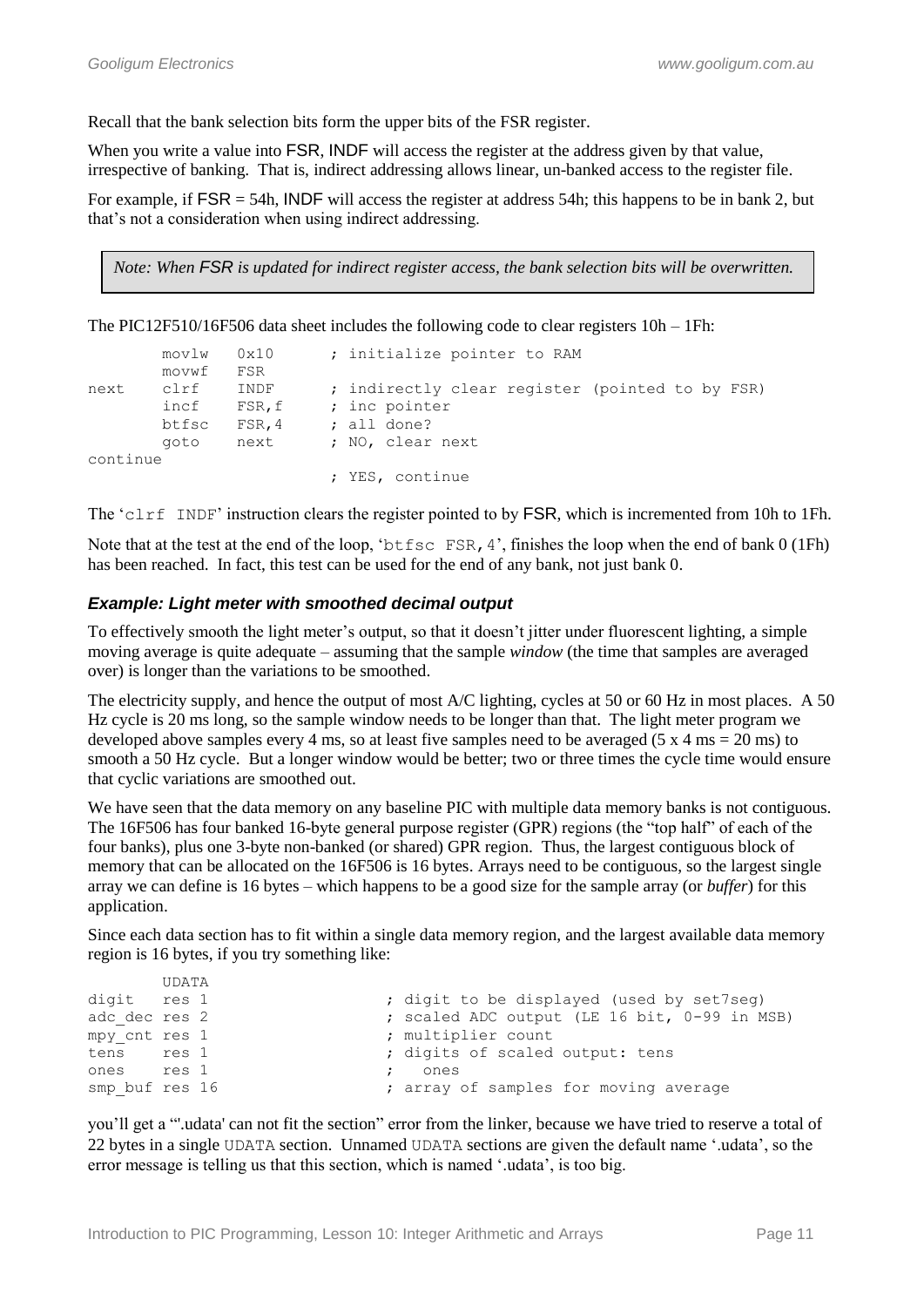So we need to split the variable definitions into two (or more) UDATA sections, with no more than 16 bytes in each section. To declare more than one UDATA section, they have to have different names, for example:

| VARS1 UDATA    |  |                                              |
|----------------|--|----------------------------------------------|
| digit res 1    |  | ; digit to be displayed (used by set7seq)    |
| adc dec res 2  |  | ; scaled ADC output (LE 16 bit, 0-99 in MSB) |
| mpy cnt res 1  |  | ; multiplier count                           |
| tens res 1     |  | ; digits of scaled output: tens              |
| ones res 1     |  | ones                                         |
| smp idx res 1  |  | ; index into sample array                    |
| ARRAY1 UDATA   |  |                                              |
| smp buf res 16 |  | ; array of samples for moving average        |

Although we don"t know which bank the array will be placed in, we do know that it will fill the whole of one of the 16-byte banked GPR memory regions, forming the top half of whichever bank it is in.

That means that to clear the array, we can adapt the code from the data sheet:

```
 ; clear sample buffer
       movlw smp_buf
       movwf FSR
l clr clrf INDF ; clear each byte
       incf FSR,f
       btfsc FSR,4 ; until end of bank is reached
       goto l_clr
```
This approach wouldn't work if the array was any smaller than 16 bytes, in which case we would need to use a subtraction or XOR to test for FSR reaching the end of the array.

Since the 16-byte array uses all the banked data space in one bank, there is no room in that bank for any other variables we may wish to access while working with the array, such as the running total of sample values in the array. That could mean having to use a lot of banksel directives, to switch back and forth between the array and any other variables we need to access, but that"s awkward when working with indirect memory access. Changing the bank selection means changing FSR, which is being used to access the array.

To reduce the number of bank selection changes necessary, and the need to save/restore FSR after each one, it makes sense to place variables associated with the array in shared memory, for example:

```
SHR1 UDATA_SHR
adc sum res 2 ; sum of samples (LE 16-bit), for average
adc_avg res 1 (a) \frac{1}{x} ; average ADC output
```
It was ok to work directly with FSR in the "clear sample buffer" loop above, since it is short and no bank selection occurs within it. But it's not practical to remove the need for banking altogether throughout the sampling loop, where we read a sample, update the moving average calculation, scale the result, convert it to decimal and then display it, before moving on to the next sample. So we need to save the pointer to the "current" sample in a variable ('smp\_idx', above) which will not be overwritten when a bank is selected.

Updating and calculating the total of the samples is done as follows:

| movf  | $smp$ idx, $w$  | ; set FSR to current sample buffer index |
|-------|-----------------|------------------------------------------|
| movwf | FSR             |                                          |
| movf  | INDF, w         | ; subtract old sample from running total |
| subwf | adc sum, f      |                                          |
| btfss | STATUS, C       |                                          |
| decf  | adc sum+1, $f$  |                                          |
| movf  | ADRES, w        | ; save new sample (ADC result)           |
| movwf | INDF            |                                          |
| addwf | adc sum, f      | ; and add to running total               |
| btfsc | STATUS, C       |                                          |
| incf  | adc $sum+1$ , f |                                          |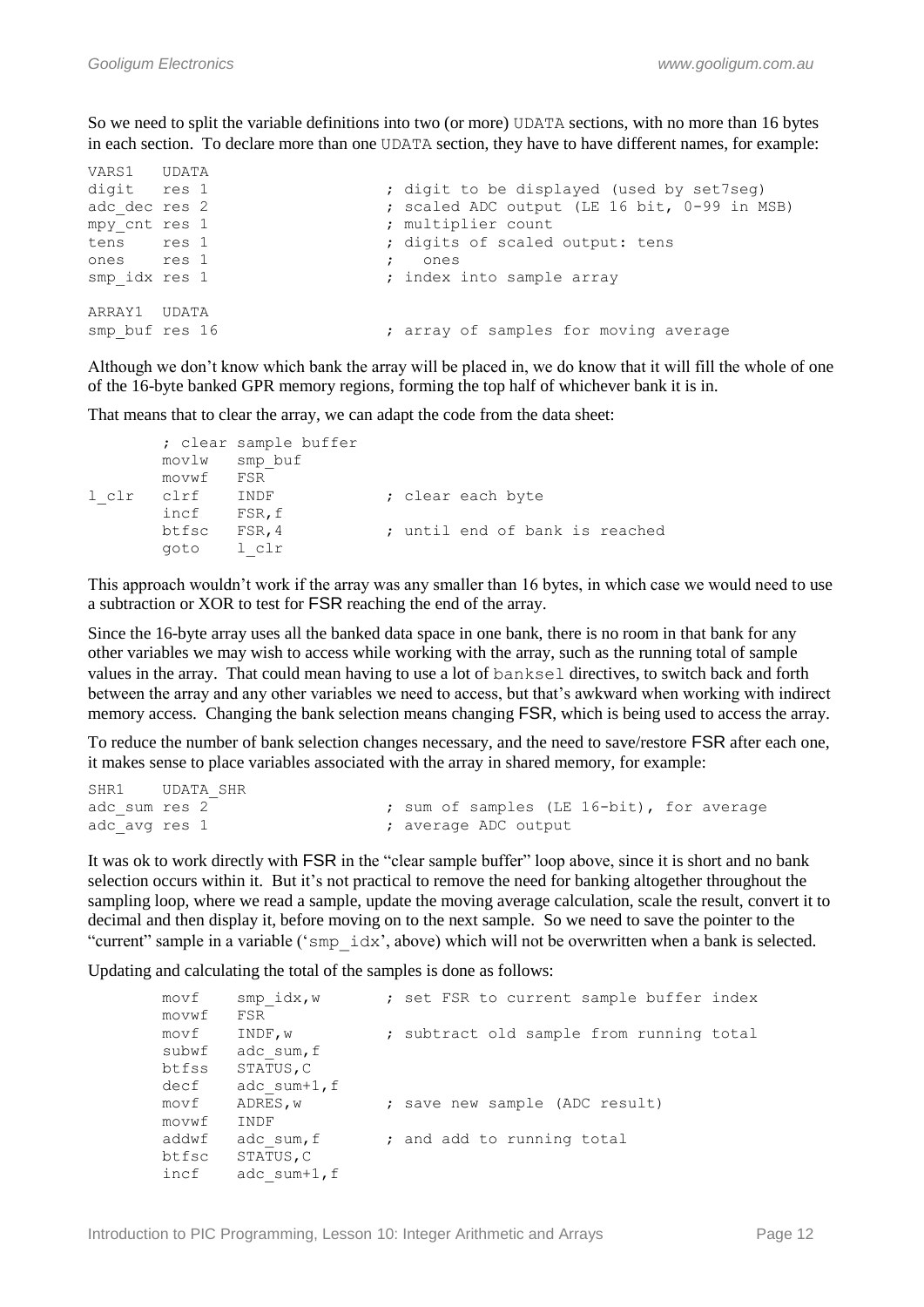This total then has to be divided by 16 (the number of samples) to give the moving average.

As we've seen, dividing by any power of two can be simply done through a series of right-shifts. In this case, since we need to keep 'adc\_sum' intact from one loop iteration to the next (to maintain the running total), we would need to take a copy of it and right-shift the copy four times (to divide by 16). Since 'adc sum' is a 16-bit quantity, both the MSB and LSB would have to be right-shifted, so we'd need eight right-shifts in total, plus a few instructions to copy "adc\_sum" – around a dozen instructions in total.

But since we need to right-shift by four bits, and four bits is a nybble, and the swapf instruction swaps the nybbles in a byte, shifting the upper nybble right by four bits, we can use it to divide by 16 more efficiently.

Suppose the running total in 'adc sum' is 0ABCh. (The upper nybble will always be zero because the result of adding 16 eight-bit numbers is a twelve-bit number; the sum can never be more than 0FFFh).

The result we want (0ABCh divided by 16, or right-shifted four times) is ABh.

Swapping the nybbles in the LSB gives CBh. Next we need to clear the high nybble to remove the "C", which as we saw in lesson 8, can be done through a masking operation, using AND, leaving 0Bh.

Swapping the nybbles in the MSB gives A0h.

Finally we need to combine the upper nybble in the MSB (A0h) with the lower nybble in the LSB (0Bh). This can be done with an inclusive-or, since any bit ORed with "0" remains unchanged, while any bit ORed with '1' is set to '1'. That is:

 $n$  OR  $0 = n$ 

$$
n \text{ OR } 1 = 1
$$

So, for example, A0h OR 0Bh = ABh. (In binary, 1010 0000 OR 0000 1011 = 1010 1011.)

The baseline PICs provide two "inclusive-or" instructions:

iorwf – "**i**nclusive-**or W** with register **f**ile"

iorlw – "**i**nclusive-**or l**iteral with **W**"

These are used in the same way as the exclusive-or instructions we've seen before.

For completeness, the baseline PICs provide one more logic instruction we haven"t covered so far:

```
andwf – "and W with register file"
```
We can use 'swapf' to rearrange the nybbles, 'andlw' to mask off the unwanted nybble, and ' $i$ orwf' to combine the bytes, creating an efficient "divide by 16" routine, as follows:

```
swapf adc sum,w ; divide total by 16
 andlw 0x0F
 movwf adc_avg
swapf adc sum+1,w
iorwf adc avg, f
```
The result is the moving average, which can be scaled, converted to decimal and displayed as before.

# *Complete program*

Here is the complete "light meter with smoothed decimal display" program, showing how all these parts fit together:

```
;************************************************************************
; Description: Tutorial 10, exercise 2 *
; the contract of the contract of the contract of the contract of the contract of the contract of the contract of the contract of the contract of the contract of the contract of the contract of the contract of the contrac
; Demonstrates use of indirect addressing *
; to implement a moving average
, the contract of the contract of the contract of the contract of the contract of the contract of the contract of the contract of the contract of the contract of the contract of the contract of the contract of the contrac
```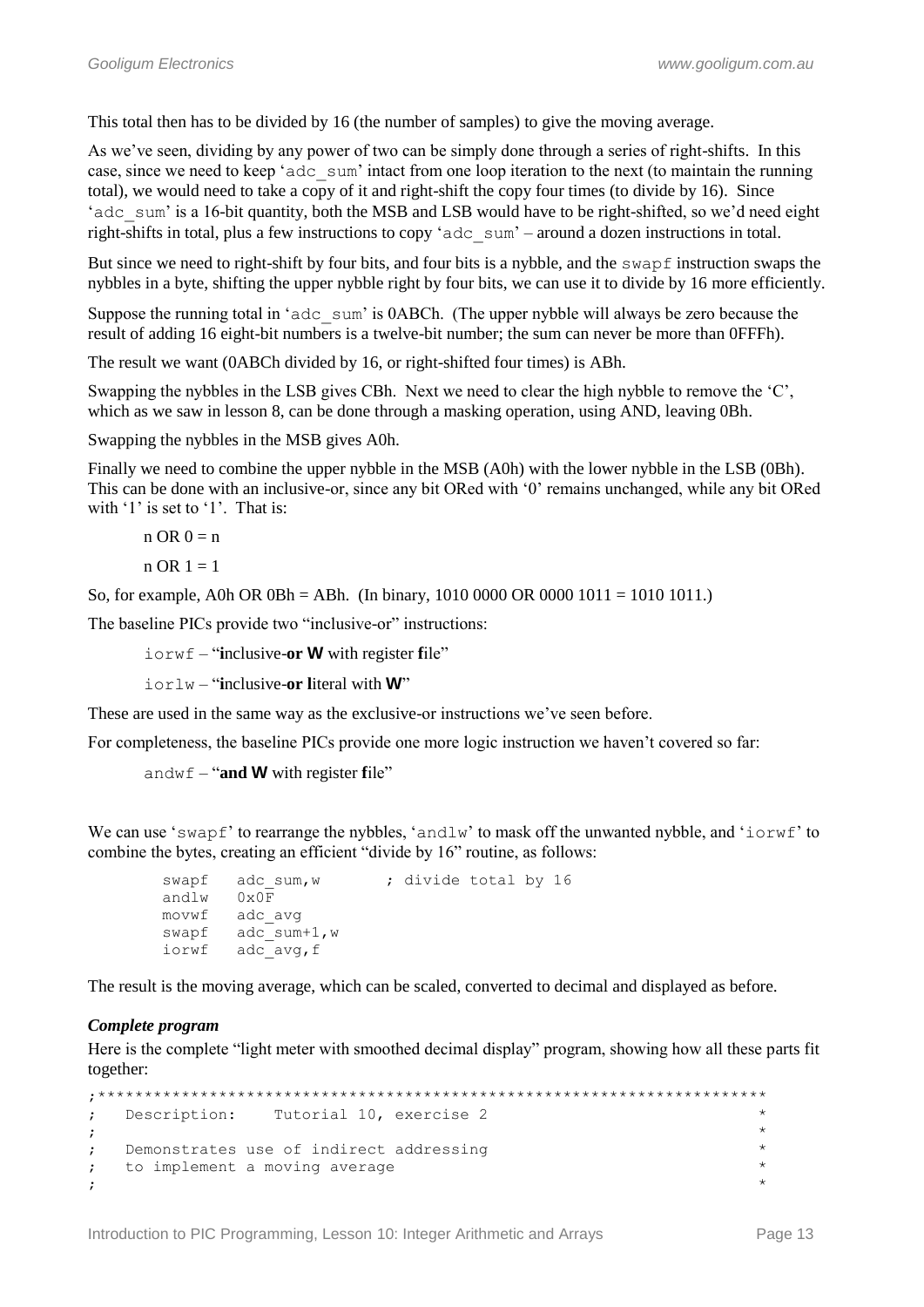```
; Displays ADC output in decimal on 2x7-segment LED display *
; the contract of the contract of the contract of the contract of the contract of the contract of the contract of the contract of the contract of the contract of the contract of the contract of the contract of the contrac
; Continuously samples analog input, averages last 16 samples, *
: scales result to 0 - 99; and displays as 2 x dec digits on multiplexed 7-seg displays *
; the contract of the contract of the contract of the contract of the contract of the contract of the contract of the contract of the contract of the contract of the contract of the contract of the contract of the contrac
;************************************************************************
; Pin assignments: *
; AN0 - voltage to be measured (e.g. pot or LDR) *
; RB5, RC0-5 - 7-segment display bus (common cathode) *
; RB4 - tens enable (active high)
; RB1 - ones enable *
; the contract of the contract of the contract of the contract of the contract of the contract of the contract of the contract of the contract of the contract of the contract of the contract of the contract of the contrac
;************************************************************************
    list p=16F506<br>#include <p16F506.
                <p16F506.inc>
     radix dec
;***** CONFIGURATION
                 ; ext reset, no code protect, no watchdog, 4MHz int clock
     CONFIG ___ MCLRE_ON & CP_OFF & WDT_OFF & _IOSCFS_OFF & _IntRC_OSC_RB4EN
; pin assignments
#define TENS EN PORTB, 4 ; tens enable
#define ONES EN PORTB,1 ; ones enable
;***** VARIABLE DEFINITIONS
VARS1 UDATA
digit res 1 \qquad \qquad ; digit to be displayed (used by set7seg)
                                  ; scaled ADC output (LE 16 bit, 0-99 in MSB)
digit res 1 ; digit to be displ<br>
adc_dec res 2 ; scaled ADC output<br>
mpy_cnt res 1 ; multiplier count<br>
tens res 1 ; digits of scaled<br>
cones res 1
                                  ; digits of scaled output: tens
ones res 1 ; ones
smp idx res 1 ; index into sample array
ARRAY1 UDATA
smp buf res 16 \cdot ; array of samples for moving average
SHR1 UDATA_SHR
adc sum res 2 ; sum of samples (LE 16-bit), for average
adc avg res 1 \qquad \qquad ; average ADC output
;**********************************************************************
RCCAL CODE 0x3FF ; processor reset vector
res 1 1 1 ; holds movlw with factory RC cal value
RESET CODE 0x000 ; effective reset vector
movwf OSCCAL \qquad \qquad ; \qquad update OSCCAL with factory cal value
         pagesel start
        goto start ; jump to main program
;***** SUBROUTINE VECTORS
set7seg ; display digit on 7-segment display
         pagesel set7seg_R 
         goto set7seg_R
```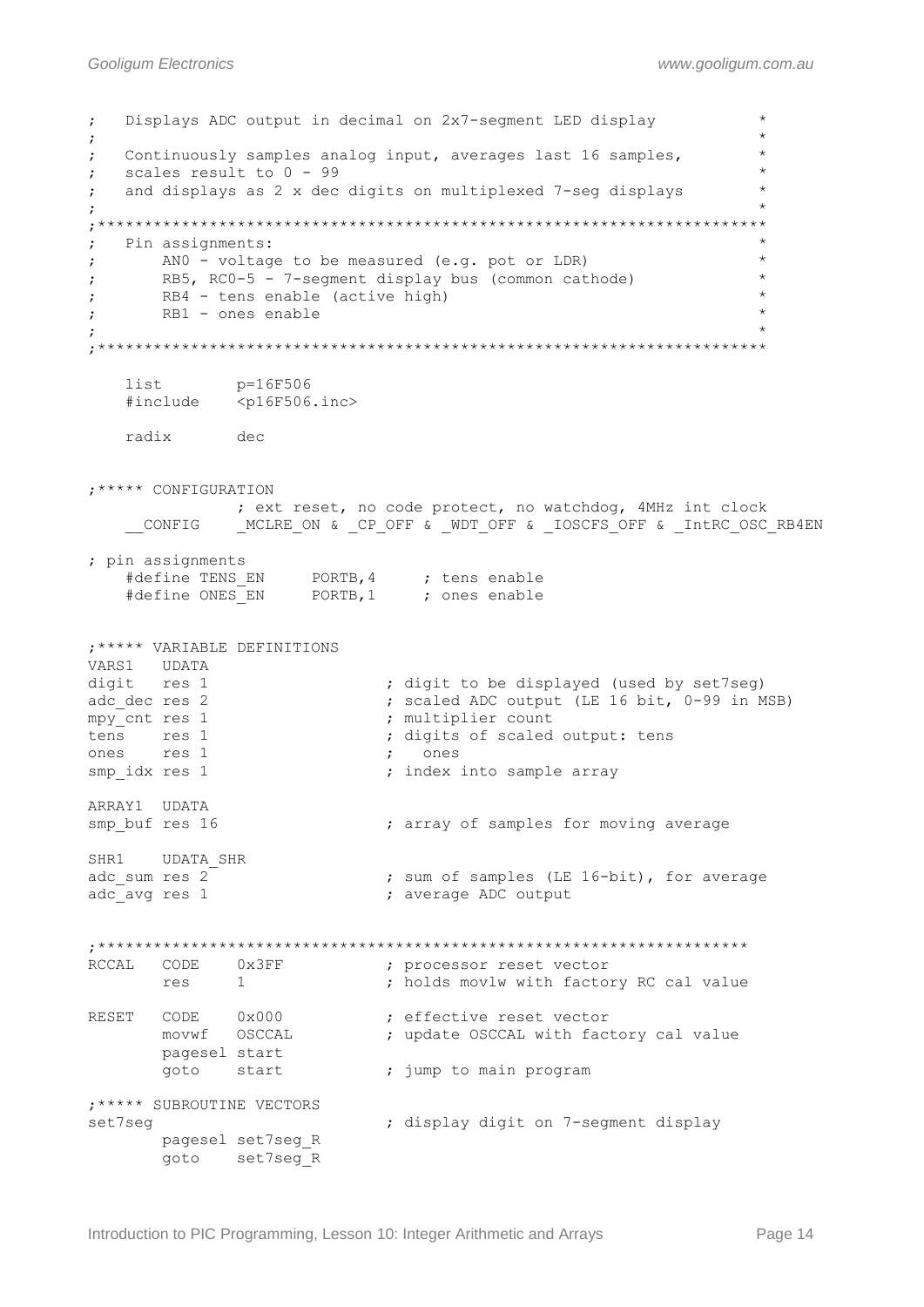```
;***** MAIN PROGRAM
MAIN CODE<br>start ; ini
      ; initialisation
       clrw ; configure PORTB and PORTC as all outputs
       tris PORTB
       tris PORTC
movlw 1<<NOT C1OUTEN ; disable Comparator 1 and C1OUT
movwf CM1CON0 ; (RB0, RB1, RB2 usable)
 movlw 1<<NOT_C2OUTEN ; disable Comparator 2 and C2OUT
movwf CM2CON0 ; (RCO, RC1, RC4 usable)
 clrf VRCON ; disable CVref (RC2 usable)
 movlw b'10110001' ; configure ADC: AN0, AN2 analog (RB1 usable)
 movwf ADCON0 ; INTOSC/4 clock, AN0 selected
movlw b'111' ; set Timer0: timer mode, prescale = 256
       option ; ( -> TMR0<2> cycles every 2.048ms)
       ; clear variables
clrf adc sum  ; sample buffer total = 0
 clrf adc_sum+1
       ; clear sample buffer
       movlw smp_buf
       movwf FSR
l clr clrf INDF ; clear each byte
 incf FSR,f
btfsc FSR, 4 character is reached to the set of the state of bank is reached
       goto l_clr
;***** Main loop
main_loop
      movlw smp_buf ; set index to start of sample buffer
       banksel smp_idx 
       movwf smp_idx
1 smp buf ; repeat for each sample in buffer
       ; sample input
      bsf ADCON0, GO ; start conversion
w adc btfsc ADCON0, NOT DONE ; wait until conversion complete
       goto w_adc
       ; calculate moving average
       banksel smp_idx
      movf smp_idx, w ; set FSR to current sample buffer index
       movwf FSR
      movf INDF, w \qquad ; subtract old sample from running total
      subwf adc sum, f
       btfss STATUS,C
decf adc sum+1, f
movf ADRES, w \qquad ; save new sample (ADC result)
       movwf INDF
      addwf adc_sum, f ; and add to running total
      btfsc STATUS, C
       incf adc_sum+1,f
      swapf adc_sum:1,1<br>swapf adc_sum,w ; divide total by 16
       andlw 0x0F
       movwf adc_avg
swapf adc sum+1,w
iorwf adc avg, f
       ; scale to 0-99: adc dec = adc avg * 100
       ; \rightarrow MSB of adc dec = adc avg * 100 / 256
```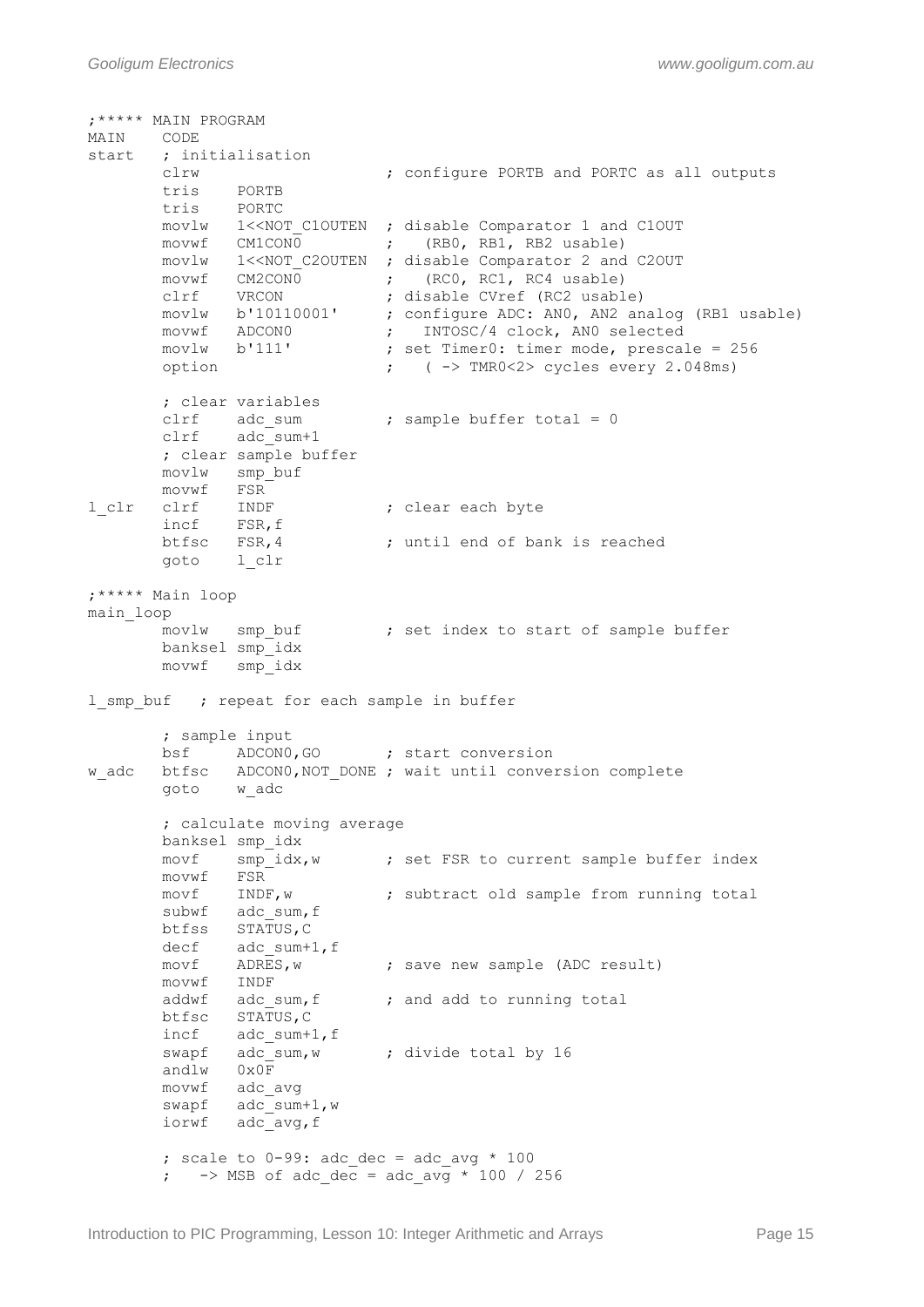banksel adc\_dec clrf  $adc-dec$  ; start with  $adc-dec = 0$ <br>clrf  $adc-dec+1$ adc\_dec+1<br>adc\_dec+1<br>.8  $movlw$  .8 ; count = 8 movwf mpy\_cnt movlw .100 ; multiplicand (100) in W bcf STATUS, C  $\qquad$  ; and carry clear l\_mpy rrf adc\_avg, f ; right shift multiplier btfsc STATUS,C ; if low-order bit of multiplier was set addwf adc dec+1,f  $\qquad$  ; add multiplicand (100) to MSB of result rrf adc dec+1,f ; right shift result rrf adc dec, f decfsz mpy\_cnt,f (epeat for all 8 bits goto l\_mpy ; extract digits of result movf adc\_dec+1,w ; start with scaled result movwf ones  $\qquad \qquad ; \qquad$  in ones digit clrf tens **;** and tens clear 1 bcd movlw .10 ; subtract 10 from ones subwf ones, w btfss STATUS, C ; (finish if < 10) goto end\_bcd movwf ones incf tens, f  $\qquad$  ; increment tens goto 1 bcd  $\qquad \qquad ;$  repeat until ones < 10 end\_bcd ; display tens digit for 2.048ms w10\_hi btfss TMR0,2 ; wait for TMR0<2> to go high<br> $\frac{10 \text{ h}}{2}$ goto w10 hi movf tens,w ; output tens digit pagesel set7seg call set7seg pagesel \$ bsf TENS EN ; enable "tens" display w10 lo btfsc TMR0,2 ; wait for TMR<2> to go low goto w10\_lo ; display ones digit for 2.048ms  $w1$ <sub>\_</sub>hi btfss TMR0,2 ; wait for TMR0<2> to go high goto wl\_hi<br>banksel ones ; output ones digit movf ones,w pagesel set7seg call set7seg pagesel \$ bsf ONES EN ; enable ones display w1 lo btfsc TMR0,2 ; wait for TMR<2> to go low goto w1\_lo ; end sample buffer loop banksel smp\_idx  $\qquad \qquad ;$  increment sample buffer index incf smp idx, f btfsc smp\_idx,4 ; repeat loop until end of buffer goto  $1 \sin p$  buf ; repeat main loop forever goto main\_loop